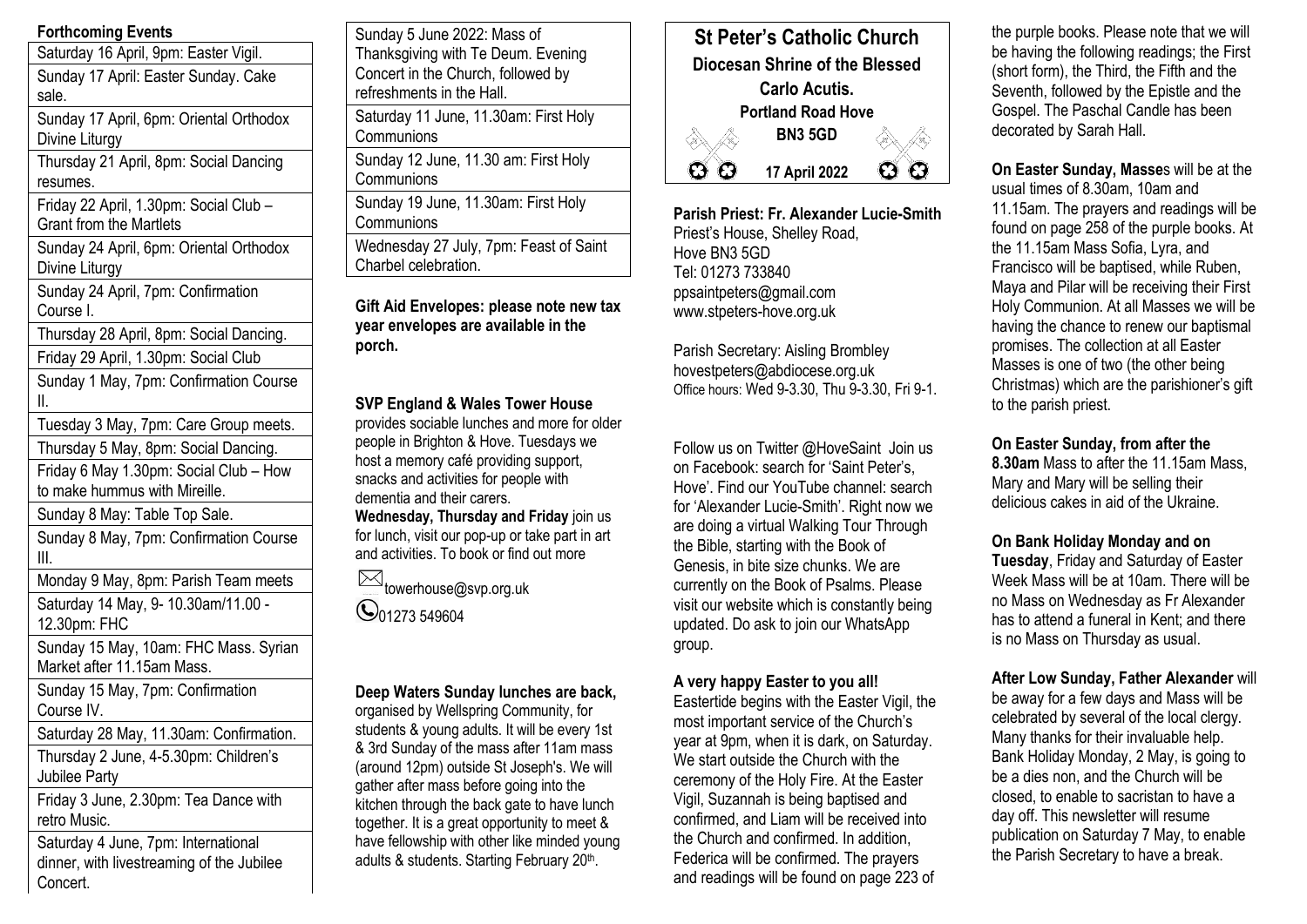### **Mass intentions**

| Saturday 16 April, 9pm: Giuliana Sussex<br><b>RIP</b> |
|-------------------------------------------------------|
| Aunday 17 Anril & 30am: Lilian and Steve              |

Sunday 17 April, 8.30am: Lilian and Steve Conroy RIP

Sunday 17 April, 10am: For all parishioners

Sunday 17 April, 11.15am: Jean Evans RIP (5 anniv)

Monday 18 April, 10am: Yet Ming RIP

Tuesday 19 April, 10am: GE UCM

Friday 22 April, 10am: George Lamb RIP (3 anniv)

Saturday 22 April, 10am: Giuliana Sussex RIP

Saturday 23 April, 6pm: Fr Anthony Hale RIP

Sunday 24 April, 8.30am: Holy Souls

Sunday 24 April, 10am: For all parishioners

Sunday 24 April, 11.15am: Giuliana Sussex RIP

Monday April 25, 10am: Anna Zambito RIP

Tuesday April 26, 10am Fr Aidan' s intention

Wednesday April 27, 10am: Chowling and Louis Lock RIP

Friday April 29, 10am: Fr Gabriel's intention

Saturday April 30, 10am: Fr Carl's intention

Saturday April 30, 6pm: Keith Fadden RIP

Sunday May 1, 8.30am: GE Aidan Whitehead

Sunday May 1, 10am: For all parishioners.

Sunday May 1, 11.15am: Sheila Hermann RIP

Monday 2 May: No Mass

Tuesday 3 May, 10am: Fr Aidan's intention

Wednesday 4 May, 10am: Fr Aidan's intention.

Friday 6 May, 10am: Fr Gabriel's intention. Saturday, 7 May, 10am: Giuliana Sussex RIP

# **Liturgical notes**

**The Sunday after Easter** which closes the Easter Octave is known as Low Sunday, and also Divine Mercy Sunday. **Monday 25 April** is the feast of Saint Mark, evangelist.

**Tuesday 26 April** is the feast of Saint George, martyr, patron of England and many other countries besides. **Friday 29 April** is the feast of Saint Catherine of Siena. **Saturday 30 April** is the feast of Saint

Pius V, pope. **Monday 2 May** is the feast of Saint Athanasius, bishop and doctor of the Church.

**Tuesday 3 May** is the feast of Saints Philip and James, apostles. **Wednesday 4 May** is the feast of the English Martyrs.

**Our Confirmation course begins** on Low Sunday, 24 April, at 7pm in the Hall, and the session will last until roughly 9.15pm. Subsequent sessions are at the same time every week. We have 20 candidates. Let us pray for them all and their families. The Bishop will be here to administer the Sacrament of Confirmation on Saturday 28 May at 11.30am.

**We are looking for a First Holy Communion Co-ordinator**. Jane Noble has done this job for years and now is retiring from the role. We are all very grateful for the splendid job she has done. We hope to appoint a suitably qualified

candidate, to work 15 hours a month, and to be paid £16 per hour. The job specification is available if interested parties wish to examine it. (Please email the Parish Priest.) We hope to have someone in place by September. If you know anyone who might be interested in this, please draw their attention to the vacancy.

**Hall events**: On Sunday 8 May we are holding our next Table Top sale. It £5 for a small table, to be paid in advance. We have five such tables left. Put the money in an envelope with your name and marked 'Table Top sale' and post through the Presbytery door or hand in at the parish office. On Sunday 15 May after the 11.15am Mass we are holding a Syrian Market. At some future point we shall hold another exchange of children's toys and equipment.

**Don't forget Social Dancing** at 8pm on Thursdays to which all are welcome. On Fridays the Social Club meets in the Hall at 1.30pm to which all are invited. On Friday 22 April, Grant from the Martlets Hospice is going to come and talk about the very important work of the hospice and how we can all help.

### **If you are a reader, a Eucharistic**

minister, on duty at Mass, please come into the sacristy for prayers before the Mass begins at about seven minutes prior to the start.

**We are collecting donations for the** 

**Food Bank**. Please leave your donation in the tub inside the door of the Outer Sacristy. If locked, by the door. We have

bought some new tubs and new boxes for donations.

### **Saint Michael the Archangel**,

defend us in the day of battle, be our protection against the wickedness and snares of the devil; may God rebuke him, we humbly pray; and do thou, O Prince of the heavenly host, by the power of God, cast into hell Satan and all the evil spirits who wander through the world seeking the ruin of souls. Amen.

# **ADVERTISEMENT**

I am looking for a fun, kind and compassionate person to be a support worker for two young ladies with Down's Syndrome (25 and 26). The role includes nights and is Brighton based. The hours vary but generally it would be from 1.00 pm until 10.00 am, Monday to Friday. It could also be a full time position. The girls are a lot of fun and have bubbly personalities. They love singing, dancing and acting. I would like to find someone who has lots of energy, is fun and kind natured and very organised. The girls have a busy schedule and need help with their time management. The role includes: helping the girls with their weekly shop, keeping the house tidy, cooking - and getting the girls to help cook - taking them to and from different activities and work places. Generally building up their selfconfidence and life skills so that they can become as independent as possible. Driver essential. Pay to be discussed. If you are interested in this position please email me a cover letter along with your cv. I look forward to hearing from you. Rosa Monckton rm@rosamonckton.com